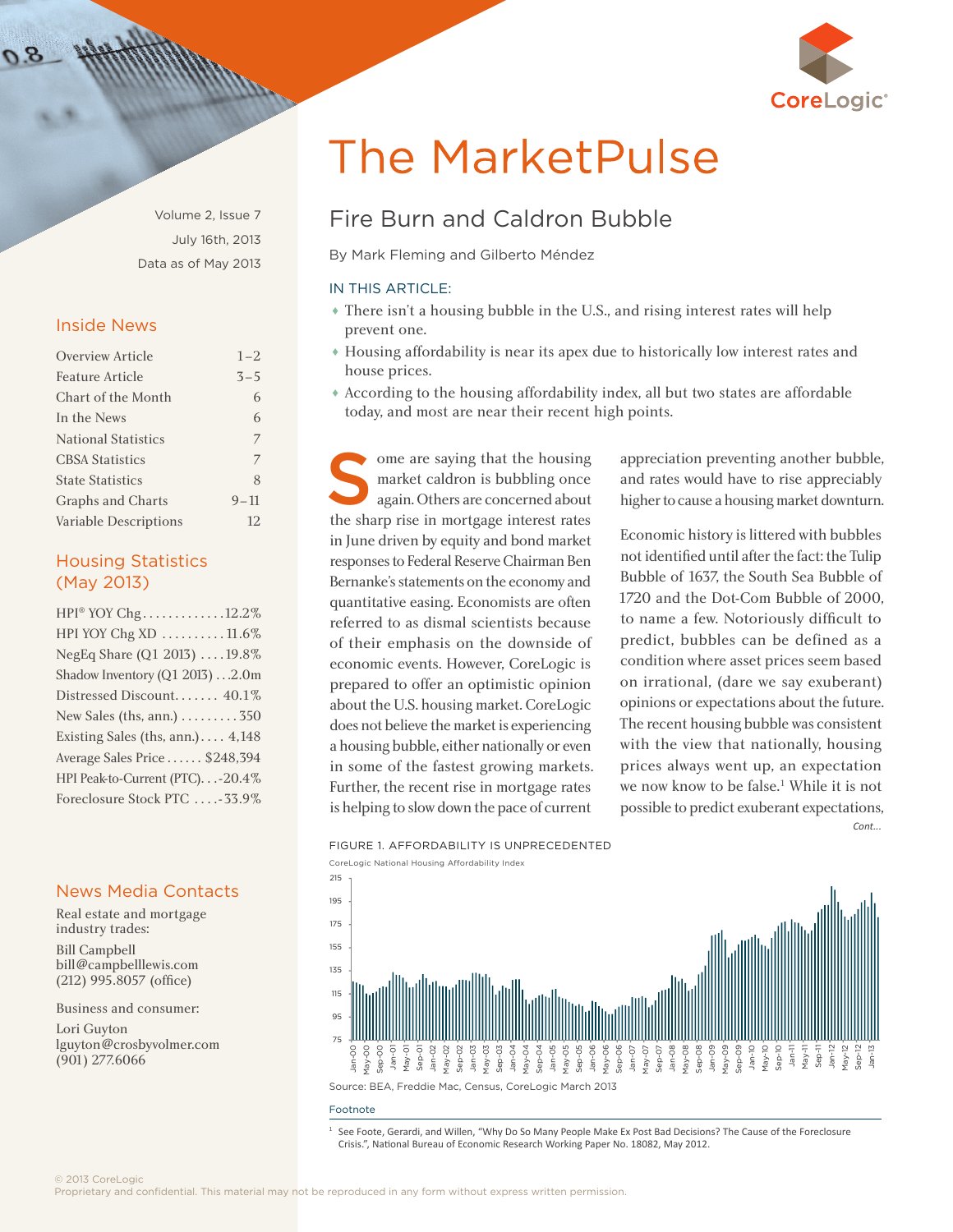the index was just below 100, meaning



it is possible to measure house prices to see if they are based on rational or fundamental conditions. One commonly used measurement is affordability because it accounts for income, which borrowers use to pay their mortgages, and interest rates, the price paid to borrow money to fund a mortgage.

CoreLogic measures changes in housing affordability by an index that is based on the ratio of median household income to the cost of qualifying for a mortgage on a median-priced home. For this analysis, CoreLogic assumes the mortgage is a 30-year fixed rate, 20-percent downpayment loan, and that the qualifying debt-to-income ratio is 25 percent.<sup>2</sup> An index value of 100 indicates that a household with the median income has just enough income to buy a home under these assumptions. Index values greater than 100 indicate the median-income household has more income income nousehold has<br>
more income than necessary to buy epices were conthe median-priced home. Index values in the early part the median-priced home. Index values below 100 indicate that the medianincome household has less income than necessary to buy the medianpriced home. Housing affordability can improve due to income growth, falling mortgage interest rates or falling home

prices. Nationally, median household incomes grew moderately throughout the "aughts" until the financial crisis caused income contraction during the recession. Since the recession, median household income has been moderately growing again while mortgage interest rates have been consistently declining, from a high of more than 8 percent in 2000 to consistently below 4 percent throughout 2012. Of course, we are all familiar with the pricing yo-yo consisting of the run-up in prices over the first half of the "aughts," followed by the dramatic decline in prices and, most recently, a strong rebound from those lows. Housing affordability indices incorporate all three of these trends to measure how hard it is for the medianincome household to be able to afford a median-priced home.

Nationally, housing affordability couldn't be better ([Figure 1](#page-0-0)). Home prices were consistently affordable in the early part of the "aughts" as incomes rose and mortgage rates fell. Home prices were less affordable as pricing boomed in the middle of the decade. In fact, the affordability index reached a low point in June 2006 when prices reached their apex. Technically,

Figure 2. Housing Affordability for the Least Affordable States



Source: CoreLogic March 2013

#### Footnotes

<sup>2</sup> The methodology follows that of the National Association of Realtors ([http://www.realtor.org/topics/housing-affordability-index\)](http://www.realtor.org/topics/housing-affordability-index) using CoreLogic home price data, Freddie Mac mortgage interest rates, and Census/BEA income data.

the national median-priced home was unaffordable for the national medianincome family. Since then, as prices fell and interest rates continued to drop, housing has become more and more affordable again. Because mortgage rates are, by historic standards, still low, housing remains highly affordable, even with the recent impressive increase in prices. Important to note is that this analysis was conducted with data through March 2013 when interest rates were about 3.5 percent. For housing price affordability to return to the average level that we saw in the years between 2000 and 2004, either home prices would have to rise an additional 47 percent or interest rates rise to 6.75 percent.

Housing is intrinsically local, so it is useful to look at housing affordability by market. In Figure 2, the high, low and current levels of housing affordability are shown for the 25 least affordable states in the country. Only two, the District of Columbia and Hawaii, are technically unaffordable. All the other states are near their peak levels of affordability.

While the rational or irrational nature of buyers' expectations is not clear in housing today, CoreLogic believes there is still a long way to go before housing again becomes unaffordable. Even with the most recent price gains and interest rate hikes, CoreLogic still observes high levels of affordability by historic standards. So while the bubble opinions swirl like the words of Shakespeare "Double, double toil and trouble/Fire burn and caldron bubble,"3 this housing market still has a long way to go before the caldron bubbles over. *End.*

<sup>3</sup> *Macbeth* (IV, 1, 10-11)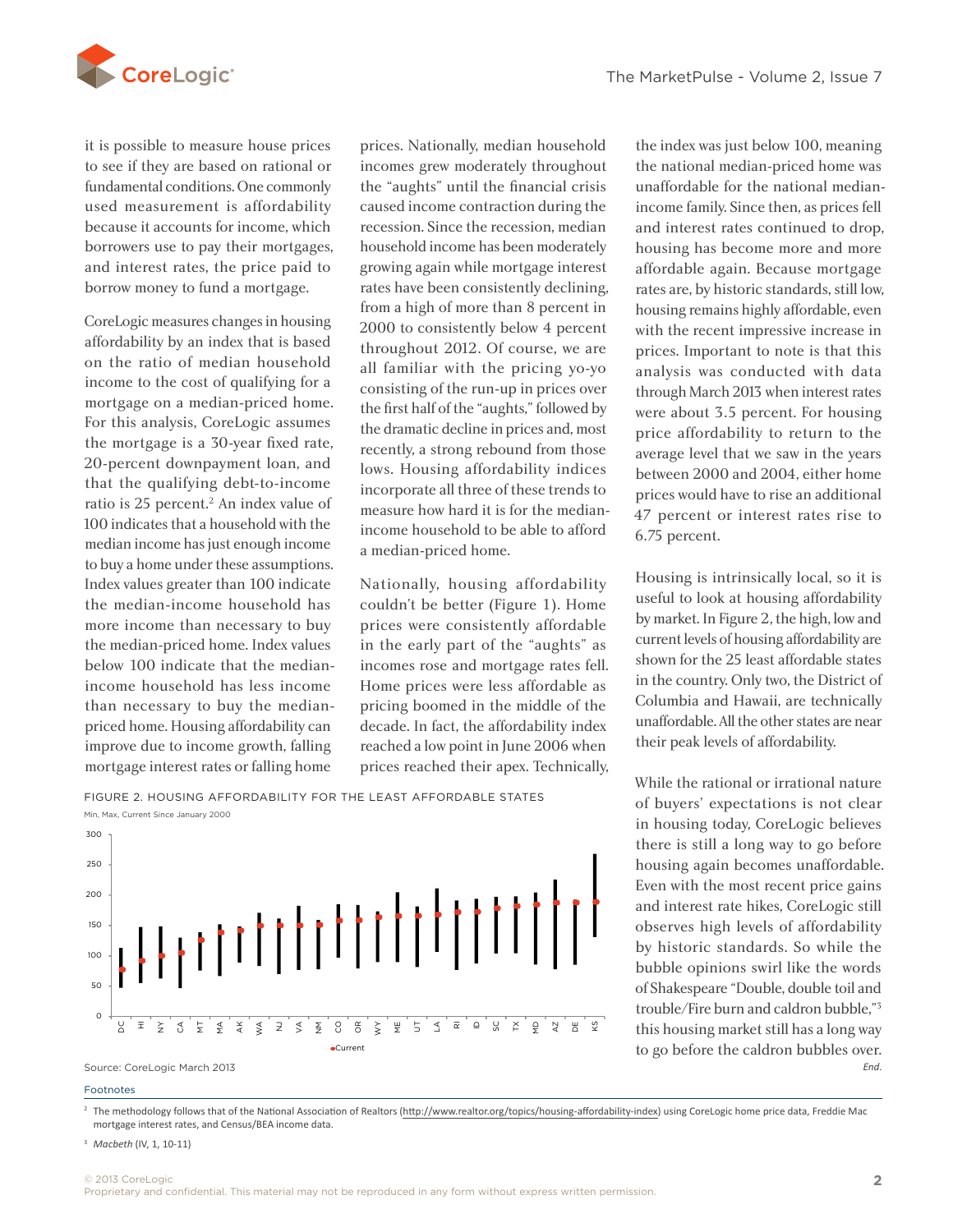<span id="page-2-0"></span>

# Real Estate and the Impact of Cash Sales

## By Sam Khater

## In this article:

- ♦ Cash sales peaked above 40 percent nearly two years ago and are now slowly receding.
- ♦ Although they are receding, cash sales are one of the drivers behind the rapid price recovery.
- ♦ Going forward, continued U.S. housing market recovery depends on trade-up and first-time homebuyers replacing cash buyers.

ver the last few decades, the rise of new financial products and increasing leverage led to a decline of cash used in everyday transactions. However, to borrow a phrase from Mark Twain, the death of cash is greatly exaggerated. The Great Recession has led to a surge in cash on corporate balance sheets to the highest levels ever recorded and to a rapid expansion of currency in circulation in the U.S. The real estate industry has been heavily impacted by the cash nexus that has emerged over the last few years, with cash sales shares rising in every sale segment and across a large number of geographies. In this article, CoreLogic analyzes the cash sales trend to gain a better understanding of its impact on the broader real estate market. While cash sales heavily contributed to the stabilization and recovery in the residential market, the cash-sale share has peaked and is currently receding. Going forward, for the market to continue to recover, trade-up and first-time homebuyers have to replace the declining number of cash buyers in the market.

In the first half of the last decade, the cash sales share of total home sales was fairly steady, averaging 25 percent of all sales (Figure 1). As the real estate market slowed down and collapsed in 2007 and 2008, the cash sales share quickly rose. Initially in 2007, the rise in the overall cash sales share was driven by the rise



of REO sales, which typically exhibit higher cash sales shares relative to other sale types ([Figure 2](#page-3-0)). By 2009, every type of sale was experiencing increases in the cash sales share. During 2010, the overall cash sales share began to stabilize and has most recently been slowly declining. Some expected the cash sales share to decline when REO sales declined, but the cash sales share of REO properties continued to rise in 2011 and 2012 even as the REO-sales share declined. Partly responsible for the slower-than-expected decline in the cash sales share is the surge in popularity of cash short sales. Nonetheless, the surge in cash sales has passed its apex. In May 2013, the cash sales share was 39 percent, down from 40 percent a year ago, and it has been slightly down on a year-over-year basis for 19 consecutive months. This trend is even more evident among non-distressed sales, where on a year-to-date basis the cash share is 39 percent, down from 41 percent a year ago.

The rise in cash sales and the presence of investors helped provide a bottom to the real estate market in 2009, as cash sales began to quickly recover and increase relative to mortgaged sales [\(Figure 3](#page-3-0)). This can clearly be seen in the data showing both cash sales and mortgaged sales volume peaked in June 2005. However, from there, the trends for cash sales and mortgaged sales diverged. Mortgaged sales fell 78 percent from peak and reached a trough in January 2011, but cash sales fell only 47 percent and reached a trough in January 2009, a full two years before mortgaged sales reached a bottom. Since then, cash sales have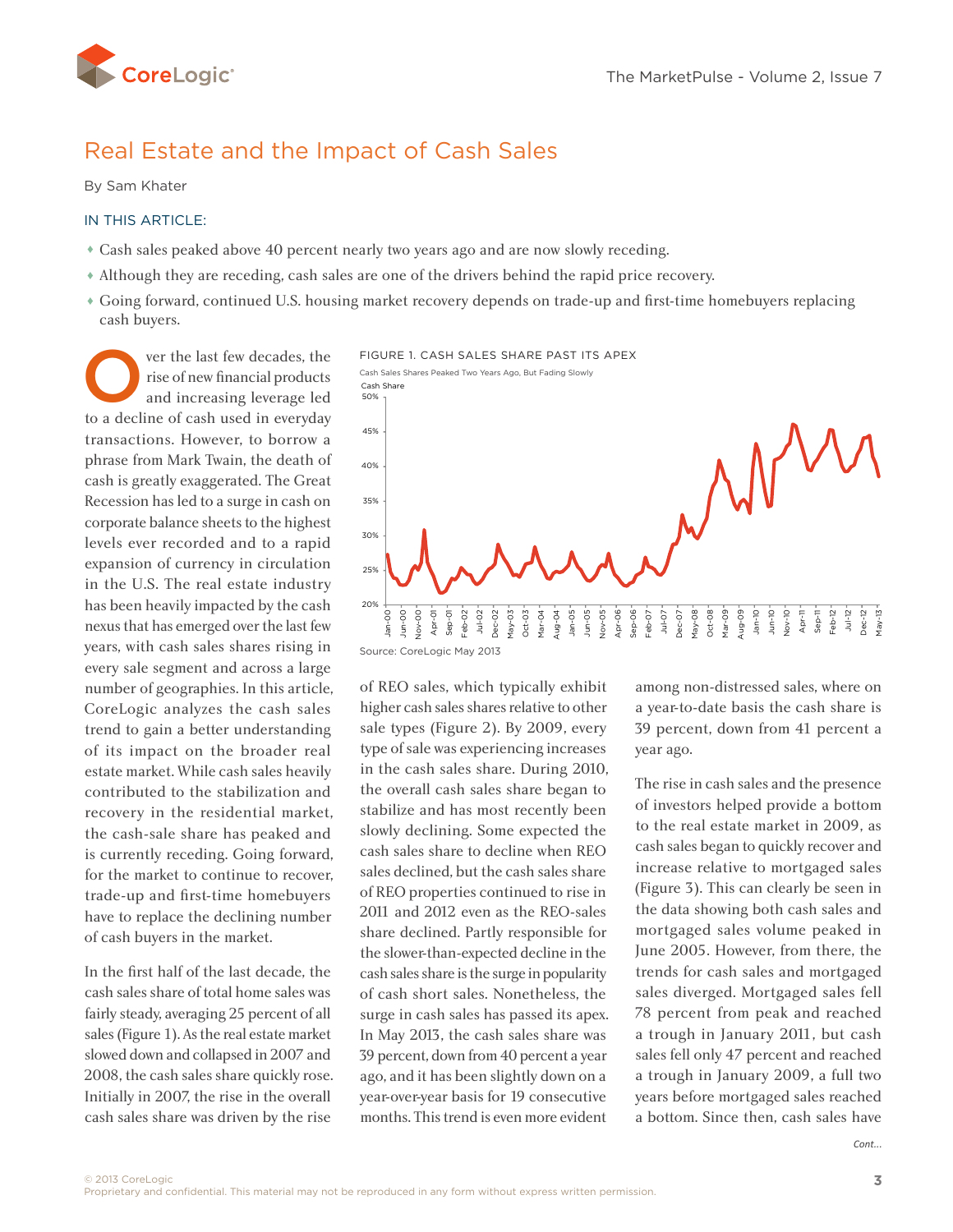<span id="page-3-0"></span>



As REO Cash Sales Shares Moderate, Cash Short Sales Have Increased



Source: CoreLogic May 2013

increased by 33 percent, more than three times the rate of increase of mortgaged sales, which are only up 10 percent from their trough. Without the cushioning effect of cash sales during the housing bust and a much higher increase since the trough relative to mortgaged sales, overall sales today would be much lower. The dire price declines of the past few years would have been worse because cash sales provided demand that wouldn't otherwise have been there over the last three years. More recently, the

Figure 3. Cash Sales Save the Day

additional demand from cash buyers, typically investors, has helped improve prices dramatically in several boombust markets. Median prices for cash sales are up 24 percent from a year ago, compared to only 15 percent for all sales [\(Figure 4](#page-4-0)) so they are helping contribute to the unusually strong ed sates, overall price recovery currently occurring.<br>
the past few years

## Regional Developments

It is a myth that the hardest hit markets have the largest shares or increases in cash sales. Examining the largest

![](_page_3_Figure_10.jpeg)

Source: CoreLogic April 2013

10 metropolitan areas ([Figure 5\)](#page-4-0) reveals that, as of May 2013, New York has the highest cash sales share at 53 percent, while Washington, D.C. has the lowest share at 19 percent. While it's not a surprise that markets like Riverside, Calif. and Phoenix have cash sales shares exceeding 40 percent, some markets like Chicago and Philadelphia also exhibit similar cash sales share levels, more due to a weak level of mortgaged sales versus outright strength in cash sales like in Phoenix and Riverside.

All 10 markets exhibit moderate-to-large increases in cash sales compared to during the boom [\(Figure 5\)](#page-4-0). Los Angeles, where the cash sales share rose from 7 percent in 2005 to 34 percent as of May 2013, is the clear leader. Riverside and Atlanta have also exhibited very large increases in cash sales shares relative to 2005. The markets that increased the least include Dallas and Houston, and affluent markets such as Washington and New York. It's not a surprise that cash sales did not increase in Washington, D.C. and New York nearly as much as in the boom-bust markets because they had less investor activity, and their real estate markets were less volatile during the boom and subsequent bust.

While CoreLogic has chronicled the substantial declines in REO sales beginning in early 2012, what has been surprising is the surge in prices for nondistressed cash sales in the markets with the most investor activity. This indicates that investors are moving from REO and short sales to the non-distressed resale segment. As of April 2013, among the top 10 markets ([Figure 6\)](#page-4-0), the highest year-ago price increases for nondistressed cash resales were Atlanta (46 percent), Phoenix (34 percent) and Riverside (28 percent). While each is *Cont...*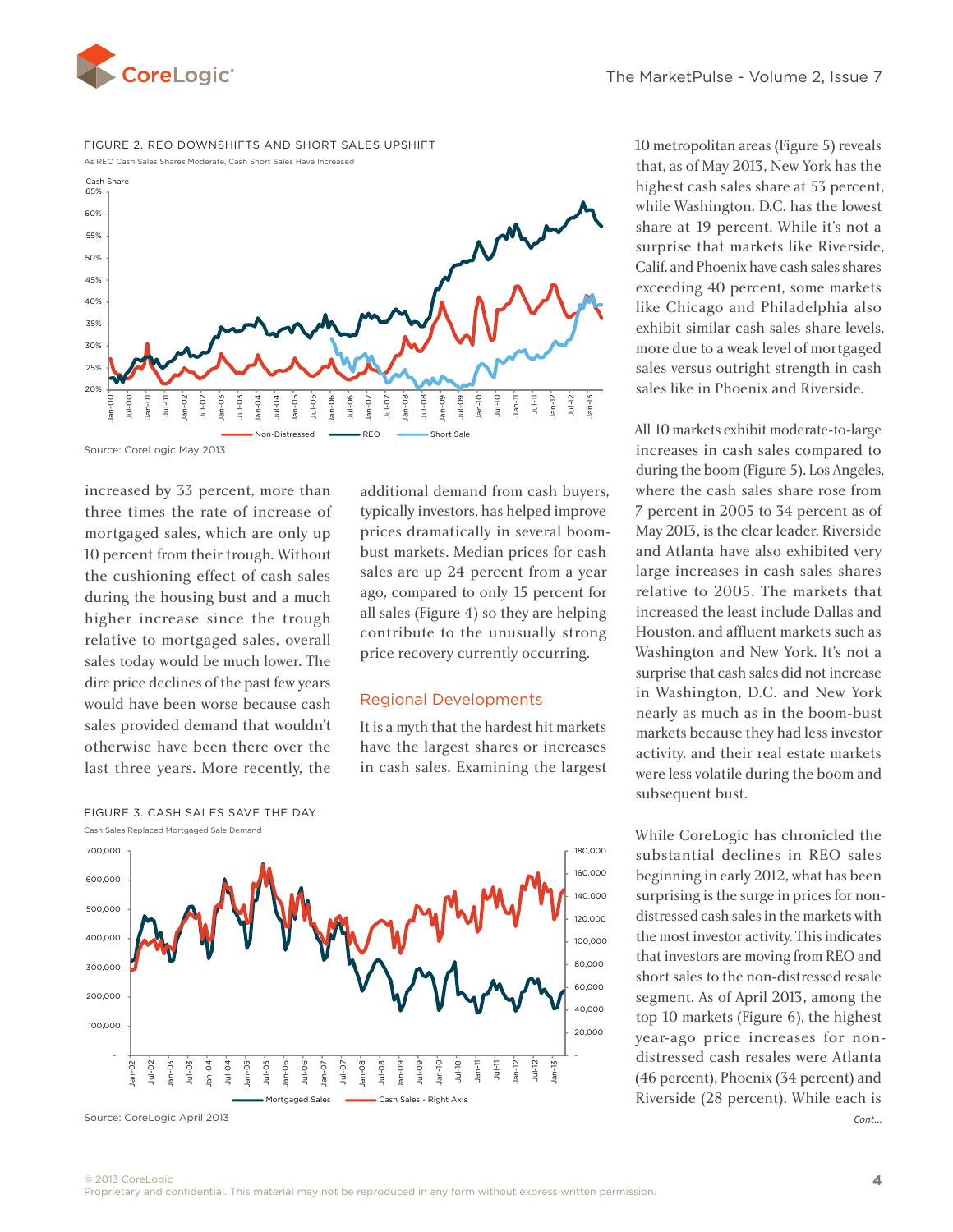<span id="page-4-0"></span>![](_page_4_Picture_0.jpeg)

#### Figure 4. Cash Prices Surged Higher in 2012

Year-Over-Year Change in Prices

![](_page_4_Figure_4.jpeg)

Source: CoreLogic April 2013

#### Figure 5. Where Cash is King

Cash Sales Share for Largest 10 Markets

![](_page_4_Figure_8.jpeg)

Source: CoreLogic May 2013

#### Figure 6. Investors Shift to Non Distressed Resales

Median Cash Prices Surging for Non-Distressed Resales

![](_page_4_Figure_12.jpeg)

Source: CoreLogic May 2013

up significantly, the dynamics of each market are different. Non-distressed cash prices began to surge in late 2011 in Phoenix, whereas in Riverside and Atlanta they surged in the spring and summer of 2012, respectively. The timing was not only different, but their impact on broader prices was different as well. In Phoenix and Riverside, the co-movements between cash and mortgaged non-distressed prices are heavily correlated, but in Atlanta, while cash prices have surged, mortgaged prices are up much less and have even moved down in some periods.

## Conclusion

Cash sales provided an infusion of life into the real estate market when it was needed the most. However, cash sales are a double-edged sword since a much higher proportion of cash sales is made by investors, not traditional trade-up or new homebuyers who typically use a mortgage. The rapid rise in home prices will soon lead to a lower presence of cash sales as investor activity returns to moderate levels. In order for sale volumes to rise next year, the presence of traditional and new homebuyers will need to increase to replace the cash buyer. While mortgaged sales have been slowly lifting off a low bottom for two years, what remains to be observed is the impact of the recent rise in mortgage rates on those two segments. Given the very high home affordability levels also presented in this issue of the MarketPulse and more supply on the market, CoreLogic remains optimistic that rising rates and home prices will not dissuade the more traditional buyer from entering the market and financing a home purchase.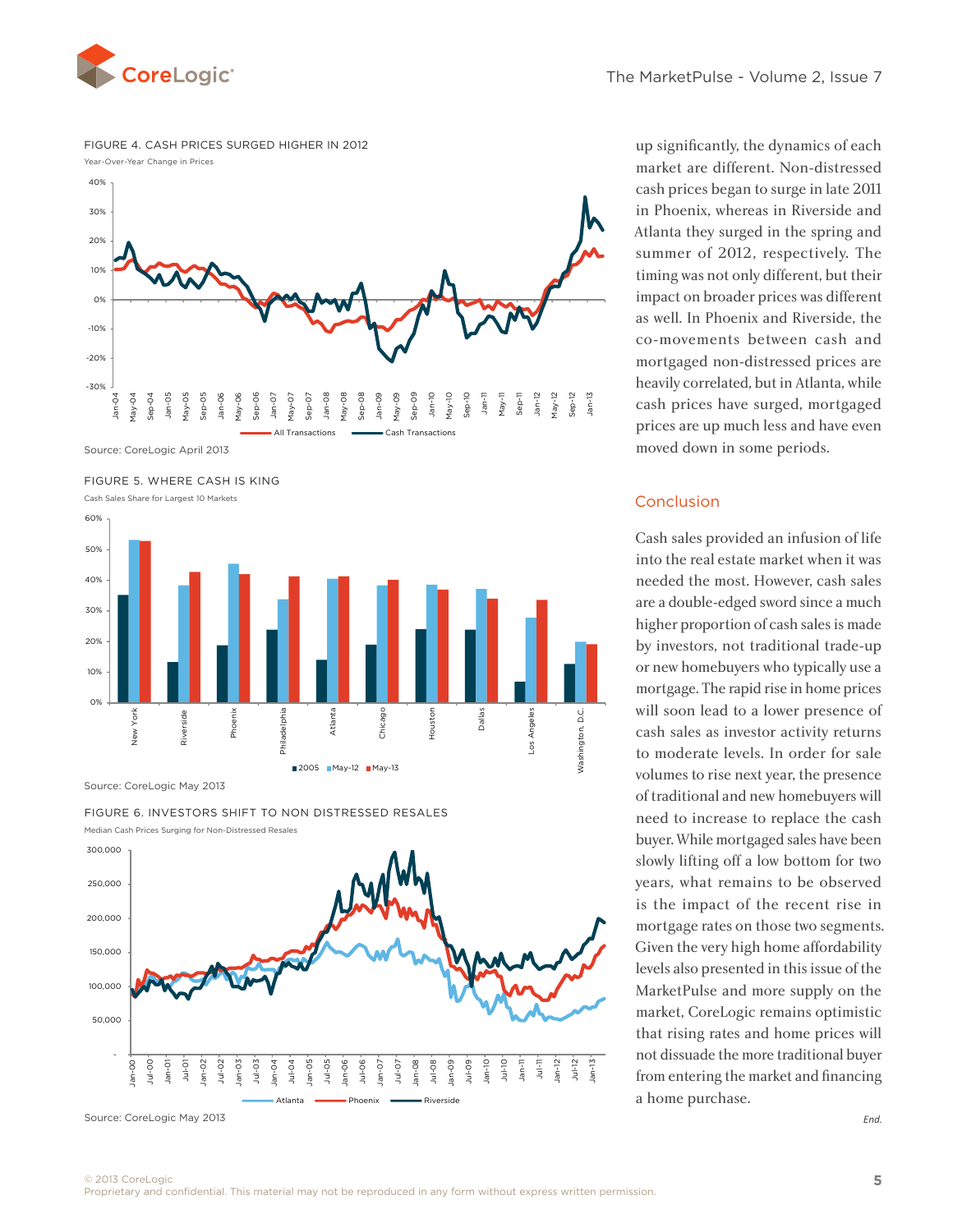<span id="page-5-0"></span>![](_page_5_Picture_1.jpeg)

# Recovery: A long row to hoe?

By Kathryn Dobbyn

Examples of discussion about the surge in home prices and even some appellation of a new housing bubble. To of discussion about the surge in home prices and even some speculation of a new housing bubble. To put the current rise in context, the map to the right shows the percent change between the current CoreLogic Home Price Index and the peak index value for each state. Overall, the recovery has been rather uneven, with states that enjoyed the largest home price increases before the recession still far from their prior peaks and states that missed the housing boom closer to recovering their losses. The oil and gas boom hasn't hurt either, and has helped buoy five states to historical highs in May 2013: Alaska, Texas, Oklahoma, South Dakota and Nebraska. North Dakota, the epicenter of the shale industry, is down 1 percent from its April 2013 peak. Not all states are as fortunate, however, with the average state still 14.2 percent from its peak and

-18.1% -17.9% -45.6% -23.3% -9.4% -1.8% -34.8% 0.0% -18.4% -0.1% -1.0% -21.0% -1.9%  $-17.4%$  $-2.3%$ -1.5%  $-12.3\%$   $-18.4\%$   $-16.9\%$ -39.2% -11.4%  $-7.2%$ -6.8% -20.1% -15.9% -15.6%  $-28.8\%$   $-9.4\%$ -14.2% -33.3% -10.1% -9.9% 0.0% 0.0% 0.0% 0.0%  $-6.4%$ -6.3% -18.2% -31.3% -25.4% -23.7% -25.2% -14.2% -22.3% -3.8% -14.1%  $0.0%$ 

CoreLogic Home Price Index: Percent Change from Peak

Source: CoreLogic May 2013

five states still over 30 percent below their peaks: Arizona, Florida, Michigan, Nevada and Rhode Island. Arizona, which has recently seen jaw-dropping home price appreciation, is still 45.6 percent from the peak hit 86 months ago. Even if it could maintain the current year-overyear appreciation rate of 16.9 percent, it would still take another 35 months for Arizona home prices to get back to their historical highs. Speculating on a new bubble is likely premature.

*End.*

## In the News

## **[Foreclosures Plunge As Housing Recovery Strengthens,](http://news.investors.com/economy/070913-662944-housing-foreclosuresdelinquencies-down-as-recovery-builds.htm)** *[July 9](http://news.investors.com/economy/070913-662944-housing-foreclosuresdelinquencies-down-as-recovery-builds.htm)*

## Investor's Business Daily

The housing recovery continued to gain momentum in May, with the number of homes in foreclosure down sharply from a year ago, according to a report released Tuesday by CoreLogic. The number of completed foreclosures in the U.S. fell 27% in May.

## **[Home price gains bring sellers off the sidelines,](http://www.theoaklandpress.com/articles/2013/07/09/news/nation_and_world/a66d09ee-3e2b-4673-8569-ea8f6fb338c4.txt)** *July 9*

## Oakland Press/Associated Press

As more homes are put up for sale, price increases are expected to moderate. Mark Fleming, chief economist at real estate data provider CoreLogic Inc., calls it "a virtuous circle."

## **[Florida still foreclosure capital,](http://www.miamiherald.com/2013/07/09/3492227/florida-still-foreclosure-capital.html)** *July 9*

## MiamiHerald.com

CoreLogic said the national foreclosure picture was brighter, with about one million homes in some stage of foreclosure in May, a 29 percent drop from a year earlier.

## **[Mortgage rates for 30 and 15 year fixed home loans](http://www.learningandfinance.com/2013/07/08/mortgage-rates-for-30-and-15-year-fixed-home-loans-climb-alongside-home-prices-home-buyers-out-to-lock-in-low-rates/) [climb alongside Home Prices,](http://www.learningandfinance.com/2013/07/08/mortgage-rates-for-30-and-15-year-fixed-home-loans-climb-alongside-home-prices-home-buyers-out-to-lock-in-low-rates/)** *July 8* Learning and Finance

## According to CoreLogic data, the percent of mortgaged homes which were underwater decreased by about 24 percent from

## **[Sellers returning to residential market,](http://www.bizjournals.com/triangle/morning_call/2013/07/sellers-returning-to-residential-market.html)** *July 8*

#### Triangle Business Journal

a year prior to the end of March.

With fewer and fewer homes in trouble, mortgage-wise, sellers are returning to the market. CoreLogic Inc. says nearly 20 percent of U.S. mortgaged homes were underwater at the end of March.

## **[Home Prices Jump In May By Most In 7 Years,](http://www.huffingtonpost.com/2013/07/02/home-prices-may_n_3533044.html%3Futm_hp_ref%3Dbusiness)** *July 2*

## Huffington Post

Real estate data provider CoreLogic said Tuesday that home prices rose from a year ago in 48 states. They fell only in Delaware and Alabama.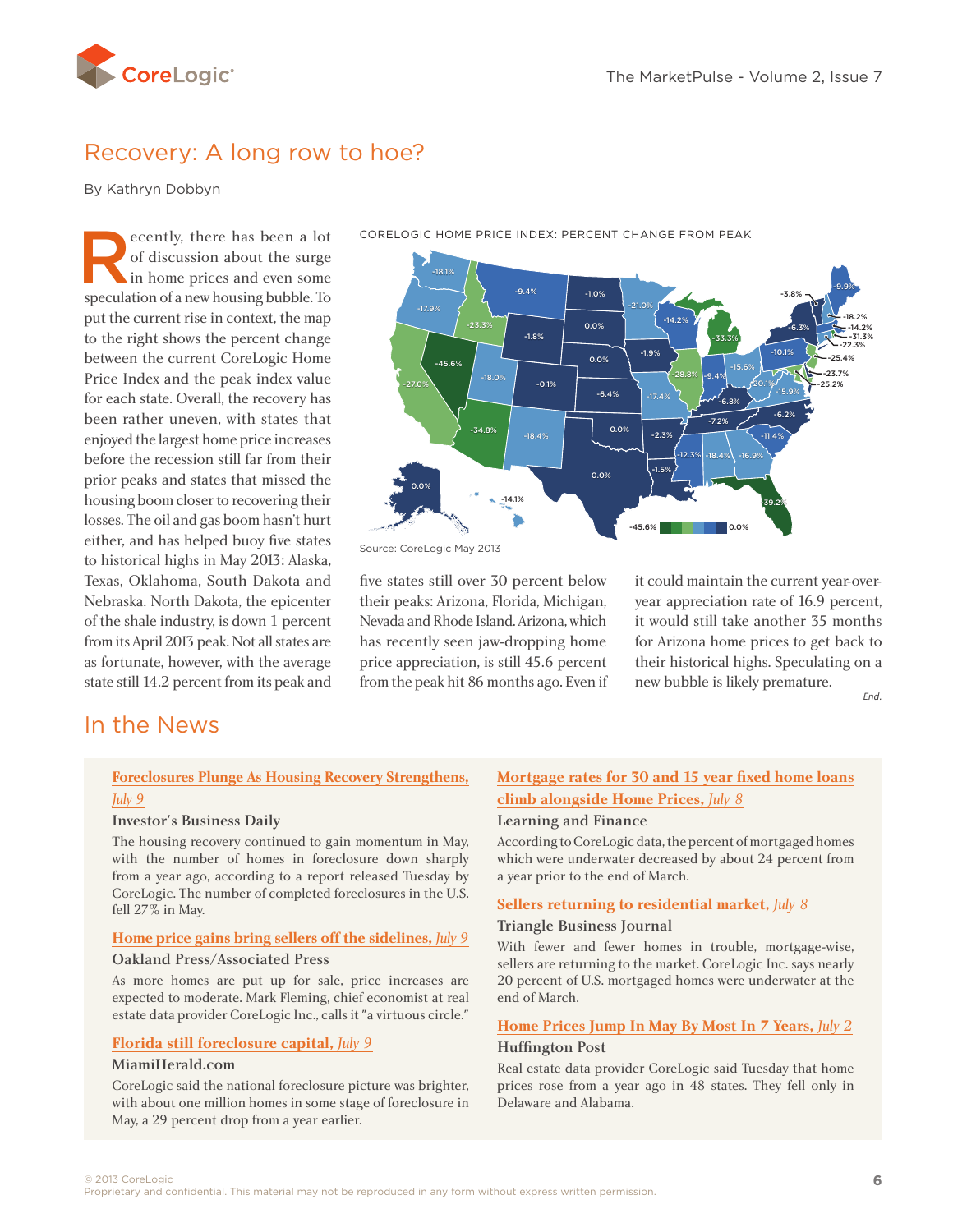<span id="page-6-0"></span>![](_page_6_Picture_0.jpeg)

#### National Summary May 2013

|                                     | Jun<br>2012 | Jul<br>2012          | Aug<br>2012 | Sep<br>2012 | Oct<br>2012 | Nov<br>2012 | Dec<br>2012 | Jan<br>2013 | Feb<br>2013 | Mar<br>2013 | Apr<br>2013 | May<br>2013 | 2010    | 2011    | 2012                  |
|-------------------------------------|-------------|----------------------|-------------|-------------|-------------|-------------|-------------|-------------|-------------|-------------|-------------|-------------|---------|---------|-----------------------|
| <b>Total Sales*</b>                 | 5,047       | 4,731                | 5,056       | 4,148       | 4,532       | 4,210       | 4.110       | 3,511       | 3,660       | 4,547       | 5,081       | 5,506       | 4.177   | 4.046   | 4,363                 |
| - New Sales*                        | 359         | 324                  | 358         | 310         | 328         | 317         | 320         | 249         | 261         | 313         | 319         | 350         | 347     | 302     | 316                   |
| - Existing Sales*                   | 3,579       | 3,370                | 3,610       | 2,915       | 3,154       | 2,845       | 2,832       | 2,372       | 2,506       | 3,239       | 3.741       | 4.148       | 2,702   | 2.638   | 3,002                 |
| $-$ REO Sales*                      | 659         | 608                  | 625         | 509         | 578         | 617         | 531         | 541         | 531         | 569         | 551         | 505         | 803     | 762     | 630                   |
| - Short Sales*                      | 410         | 399                  | 426         | 384         | 437         | 398         | 400         | 324         | 337         | 396         | 442         | 473         | 275     | 304     | 380                   |
| <b>Distressed Sales Share</b>       | 21.2%       | 21.3%                | 20.8%       | 21.5%       | 22.4%       | 24.1%       | 22.6%       | 24.6%       | 23.7%       | 21.2%       | 19.5%       | 17.8%       | 25.8%   | 26.3%   | 23.1%                 |
| <b>HPI MoM</b>                      | 2.0%        | 1.2%                 | 0.6%        | $-0.1%$     | $-0.4%$     | 0.1%        | 0.2%        | 0.1%        | 0.3%        | 2.2%        | 3.1%        | 2.6%        | $-0.3%$ | $-0.2%$ | 0.7%                  |
| <b>HPI YoY</b>                      | 3.7%        | 4.2%                 | 4.9%        | 5.5%        | 6.2%        | 7.5%        | 8.6%        | 9.4%        | 9.9%        | 10.9%       | 11.9%       | 12.2%       | $-0.3%$ | $-4.1%$ | 3.7%                  |
| HPI MoM Excluding Distressed        | 1.6%        | 0.9%                 | 0.4%        | $-0.2%$     | $-0.3%$     | 0.2%        | 0.1%        | 0.7%        | 0.6%        | 1.9%        | 2.7%        | 2.3%        | $-0.3%$ | $-0.3%$ | 0.5%                  |
| <b>HPI YoY Excluding Distressed</b> | 1.5%        | 2.2%                 | 2.9%        | 3.4%        | 4.2%        | 5.4%        | 6.4%        | 7.5%        | 8.5%        | 9.7%        | 11.0%       | 11.6%       | $-1.6%$ | $-3.9%$ | 1.5%                  |
| 90 Days + DQ Pct                    | 6.9%        | 6.8%                 | 6.8%        | 6.7%        | 6.5%        | 6.4%        | 6.4%        | 6.3%        | 6.2%        | 6.0%        | 5.8%        | 5.6%        | 8.1%    | 7.4%    | 6.8%                  |
| <b>Foreclosure Pct</b>              | 3.4%        | 3.4%                 | 3.3%        | 3.2%        | 3.1%        | 3.0%        | 3.0%        | 2.9%        | 2.9%        | 2.8%        | 2.7%        | 2.6%        | 3.2%    | 3.5%    | 3.3%                  |
| <b>REO Pct</b>                      | 0.4%        | 0.4%                 | 0.4%        | 0.4%        | 0.4%        | 0.4%        | 0.4%        | 0.4%        | 0.4%        | 0.4%        | 0.4%        | 0.4%        | 0.6%    | 0.6%    | 0.4%                  |
| Pre-foreclosure Filings**           | 131         | 126                  | 125         | 116         | 123         | 103         | 94          | 100         | 91          | 89          | 97          | 90          | 2,103   | 1,525   | 1,457                 |
| <b>Completed Foreclosures**</b>     | 68          | 64                   | 71          | 83          | 66          | 62          | 49          | 53          | 44          | 43          | 50          | 52          | 1135    | 923     | 805                   |
| <b>Negative Equity Share</b>        | 22.3%       | N/A                  | N/A         | 22.0%       | N/A         | N/A         | 21.7%       | N/A         | N/A         | 19.8%       | N/A         | N/A         | 25.3%   | 24.9%   | 22.7%                 |
| Negative Equity**                   | 10,779      | N/A                  | N/A         | 10,574      | N/A         | N/A         | 10,515      | N/A         | N/A         | 9,665       | N/A         | N/A         | 11,904  | 11,820  | 10,925                |
| Months Supply Distressed Homes      | 6.81        | 7.24                 | 6.67        | 8.04        | 7.15        | 7.60        | 7.68        | 8.87        | 8.20        | 6.37        | 5.47        | 4.87        | 10.25   | 9.58    | 7.99                  |
| *Thousands of Units, Annualized     |             | **Thousands of Units |             |             |             |             |             |             |             |             |             |             |         |         | <sup>+</sup> May Data |

#### Largest 25 CBSA Summary May 2013

|                                                  | Total<br><b>Sales</b><br>sum | Total<br><b>Sales</b><br><b>YOY</b><br>12-month 12-month 12-month<br>sum | <b>Sales</b><br>Share<br>(sales<br>sum) | Distressed Distressed<br><b>Sales Share</b><br>(sales<br>12-month<br>sum)<br>A Year Ago | <b>SFC</b><br><b>HPI</b><br>YoY | <b>SFCXD</b><br>HPI YoY | <b>HPI</b><br>Percent<br>Change<br>from Peak | 90<br>$+$ DQ<br>Pct | Days Stock of 90+<br>Delinguencies Foreclosures<br>YoY Cha | Percent<br>Change<br>Stock of<br>from Peak | Negative<br>Equity<br>Share** | Months' Supply<br><b>Distressed</b><br>Homes<br>(total sales<br>12-month avg.) |
|--------------------------------------------------|------------------------------|--------------------------------------------------------------------------|-----------------------------------------|-----------------------------------------------------------------------------------------|---------------------------------|-------------------------|----------------------------------------------|---------------------|------------------------------------------------------------|--------------------------------------------|-------------------------------|--------------------------------------------------------------------------------|
| Chicago-Joliet-Naperville, IL                    | 96.265                       | 28.3%                                                                    | 35.6%                                   | 35.8%                                                                                   | 3.9%                            | 8.8%                    | $-31.0%$                                     | 8.7%                | $-21.5%$                                                   | $-32.5%$                                   | 34.4%                         | 12.9                                                                           |
| Los Angeles-Long Beach-Glendale, CA              | 92,362                       | 9.3%                                                                     | 28.4%                                   | 40.7%                                                                                   | 19.8%                           | 19.0%                   | $-24.5%$                                     | 4.2%                | $-37.2%$                                                   | $-63.7%$                                   | 15.2%                         | 6.2                                                                            |
| Atlanta-Sandy Springs-Marietta, GA               | 83,289                       | 25.3%                                                                    | 30.2%                                   | 38.3%                                                                                   | 16.2%                           | 14.1%                   | $-17.8%$                                     | 5.9%                | $-30.6%$                                                   | $-43.9%$                                   | 33.0%                         | 7.9                                                                            |
| New York-White Plains-Wayne, NY-NJ               | 68,143                       | 7.5%                                                                     | 9.6%                                    | 9.9%                                                                                    | 7.8%                            | 8.3%                    | $-9.4%$                                      | 8.4%                | $-6.9%$                                                    | $-15.8%$                                   | 10.7%                         | 13.5                                                                           |
| Washington-Arlington-Alexandria, DC-<br>VA-MD-WV | 65,035                       | 7.3%                                                                     | 19.6%                                   | 24.7%                                                                                   | 8.6%                            | 9.8%                    | $-17.7%$                                     | 4.7%                | $-18.7%$                                                   | $-32.3%$                                   | 21.5%                         | 7.1                                                                            |
| Houston-Sugar Land-Baytown, TX                   | 110,406                      | 11.4%                                                                    | 17.5%                                   | 18.7%                                                                                   | 10.2%                           | 10.9%                   | 0.0%                                         | 3.5%                | $-27.0%$                                                   | $-41.2%$                                   | 8.7%                          | 3.0                                                                            |
| Phoenix-Mesa-Glendale, AZ                        | 101,399                      | $-6.7%$                                                                  | 24.7%                                   | 41.6%                                                                                   | 18.3%                           | 16.0%                   | $-35.5%$                                     | 3.2%                | $-49.9%$                                                   | $-81.8%$                                   | 31.4%                         | 2.6                                                                            |
| Riverside-San Bernardino-Ontario, CA             | 73,873                       | $-0.9%$                                                                  | 37.6%                                   | 51.8%                                                                                   | 18.0%                           | 17.3%                   | $-42.5%$                                     | 5.6%                | $-41.1%$                                                   | $-74.4%$                                   | 30.1%                         | 5.7                                                                            |
| Dallas-Plano-Irving, TX                          | 82,451                       | 12.0%                                                                    | 18.5%                                   | 19.6%                                                                                   | 10.2%                           | 11.7%                   | $-0.3%$                                      | 3.7%                | $-23.8%$                                                   | $-30.9%$                                   | 7.6%                          | 3.3                                                                            |
| Minneapolis-St. Paul-Bloomington, MN-WI          | 47,045                       | 10.0%                                                                    | 19.5%                                   | 24.9%                                                                                   | 7.4%                            | 7.5%                    | $-22.7%$                                     | 3.2%                | $-30.2%$                                                   | $-59.8%$                                   | 18.6%                         | 4.8                                                                            |
| Philadelphia, PA                                 | N/A                          | N/A                                                                      | N/A                                     | N/A                                                                                     | 4.3%                            | 5.6%                    | $-11.9%$                                     | 5.4%                | $-7.4%$                                                    | $-19.8%$                                   | 9.3%                          | N/A                                                                            |
| Seattle-Bellevue-Everett, WA                     | 42,820                       | 23.6%                                                                    | 19.6%                                   | 27.4%                                                                                   | 15.8%                           | 15.3%                   | $-17.3%$                                     | 5.0%                | $-26.4%$                                                   | $-22.1%$                                   | 11.7%                         | 6.7                                                                            |
| Denver-Aurora-Broomfield, CO                     | 57,587                       | 22.6%                                                                    | 19.3%                                   | 29.1%                                                                                   | 10.7%                           | 10.0%                   | 0.0%                                         | 2.6%                | $-37.1%$                                                   | $-62.4%$                                   | 13.5%                         | 2.4                                                                            |
| Baltimore-Towson, MD                             | 34,603                       | 12.5%                                                                    | 18.2%                                   | 18.9%                                                                                   | 4.0%                            | 5.9%                    | $-20.9%$                                     | 7.3%                | $-8.2%$                                                    | $-21.9%$                                   | 16.7%                         | 11.2                                                                           |
| San Diego-Carlsbad-San Marcos, CA                | 44,893                       | 14.5%                                                                    | 28.0%                                   | 40.4%                                                                                   | 18.4%                           | 16.4%                   | $-24.4%$                                     | 3.3%                | $-41.3%$                                                   | $-68.9%$                                   | 18.3%                         | 3.9                                                                            |
| Santa Ana-Anaheim-Irvine, CA                     | 36,564                       | 16.9%                                                                    | 22.1%                                   | 34.9%                                                                                   | 21.2%                           | 19.8%                   | $-21.3%$                                     | 2.8%                | $-44.2%$                                                   | $-64.2%$                                   | 10.0%                         | 3.9                                                                            |
| St. Louis, MO-IL                                 | 48,418                       | 11.6%                                                                    | 27.4%                                   | 26.7%                                                                                   | 2.0%                            | 5.1%                    | $-18.2%$                                     | 3.8%                | $-21.9%$                                                   | $-39.6%$                                   | 9.1%                          | 4.0                                                                            |
| Tampa-St. Petersburg-Clearwater, FL              | 65,534                       | 17.5%                                                                    | 29.2%                                   | 29.0%                                                                                   | 9.5%                            | 11.9%                   | $-39.4%$                                     | 13.6%               | $-24.8%$                                                   | $-32.0%$                                   | 15.2%                         | 10.5                                                                           |
| Nassau-Suffolk, NY                               | 23,899                       | 5.9%                                                                     | 7.3%                                    | 5.9%                                                                                    | 3.9%                            | 4.0%                    | $-22.9%$                                     | 10.3%               | $-5.1%$                                                    | $-14.1%$                                   | 40.1%                         | 21.8                                                                           |
| Oakland-Fremont-Hayward, CA                      | 37,578                       | 4.4%                                                                     | 29.1%                                   | 44.7%                                                                                   | 23.9%                           | 18.8%                   | $-26.9%$                                     | 3.3%                | $-43.6%$                                                   | $-70.3%$                                   | 21.4%                         | 4.4                                                                            |
| Warren-Troy-Farmington Hills, MI                 | N/A                          | N/A                                                                      | N/A                                     | N/A                                                                                     | 10.1%                           | 9.5%                    | $-31.1%$                                     | 3.6%                | $-34.0%$                                                   | $-69.8%$                                   | 33.5%                         | N/A                                                                            |
| Portland-Vancouver-Hillsboro, OR-WA              | 34,989                       | 17.8%                                                                    | 20.2%                                   | 27.8%                                                                                   | 15.8%                           | 13.7%                   | $-16.2%$                                     | 4.7%                | $-18.7%$                                                   | $-19.5%$                                   | 10.2%                         | 6.0                                                                            |
| Sacramento--Arden-Arcade--Roseville, CA          | 40,455                       | 5.2%                                                                     | 35.9%                                   | 53.1%                                                                                   | 24.2%                           | 22.6%                   | $-37.1%$                                     | 3.9%                | $-44.5%$                                                   | $-72.5%$                                   | 24.2%                         | 4.2                                                                            |
| Edison-New Brunswick, NJ                         | 26,730                       | 9.9%                                                                     | 13.1%                                   | 11.8%                                                                                   | $-1.0%$                         | $-0.3%$                 | $-26.5%$                                     | 9.0%                | $-4.0%$                                                    | $-20.6%$                                   | 15.4%                         | 14.2                                                                           |
| Orlando-Kissimmee-Sanford, FL                    | 49,345                       | 10.8%                                                                    | 35.7%                                   | 38.9%                                                                                   | 13.8%                           | 12.9%                   | $-42.8%$                                     | 13.5%               | $-27.9%$                                                   | $-38.5%$                                   | 41.8%                         | 11.2                                                                           |

NOTE: \* Data may be light in some jurisdictions. †May Data \*\* Negative Equity Data through Q1 2013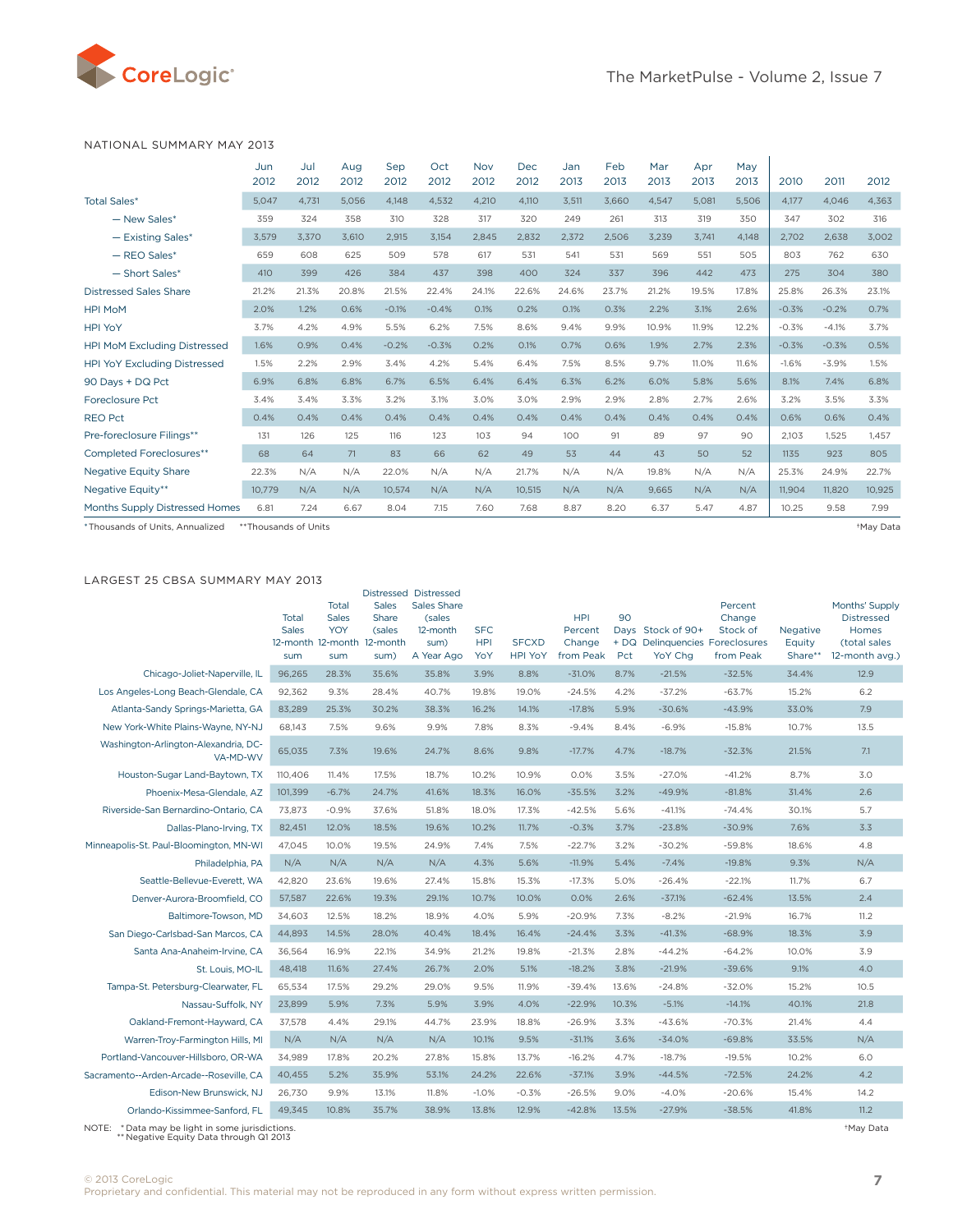<span id="page-7-0"></span>![](_page_7_Picture_0.jpeg)

#### STATE SUMMARY MAY 2013

|                      |                    | <b>Total Sales</b> | <b>Distressed</b>                      | <b>Distressed Sales</b> |            |              | <b>HPI</b>                       |       |          | Percent                                        |        | Months' Supply<br><b>Distressed</b> |
|----------------------|--------------------|--------------------|----------------------------------------|-------------------------|------------|--------------|----------------------------------|-------|----------|------------------------------------------------|--------|-------------------------------------|
|                      | <b>Total Sales</b> | <b>YOY</b>         | <b>Sales Share</b>                     | Share (sales            |            |              | Percent                          |       |          | Stock of 90+ Change Stock Negative             |        | Homes                               |
|                      | 12-month           |                    | 12-month (sales 12-month 12-month sum) |                         | <b>SFC</b> | <b>SFCXD</b> |                                  |       |          | Change 90 Days + Delinquencies of Foreclosures | Equity | (total sales                        |
| <b>State</b>         | sum                | sum                | sum)                                   | A Year Ago              |            |              | HPI YoY HPI YoY from Peak DQ Pct |       | YoY Chg  | from Peak                                      |        | Share** 12-month avg.)              |
| Alabama              | 39,675             | 5.5%               | 19.5%                                  | 14.8%                   | $-0.1%$    | 4.6%         | $-18.4%$                         | 4.9%  | $-13.1%$ | $-34.0%$                                       | 17.4%  | 7.9                                 |
| Alaska               | 10,986             | 6.1%               | 11.5%                                  | 11.7%                   | 5.6%       | 6.9%         | 0.0%                             | 1.8%  | $-19.8%$ | $-41.6%$                                       | 6.2%   | 1.6                                 |
| Arizona              | 140,520            | $-3.8%$            | 25.4%                                  | 40.4%                   | 16.9%      | 14.7%        | $-34.8%$                         | 3.4%  | $-45.3%$ | $-77.7%$                                       | 31.3%  | 2.9                                 |
| Arkansas             | 37,675             | $-11.0%$           | 9.2%                                   | 8.2%                    | 0.9%       | 2.8%         | $-2.3%$                          | 5.3%  | $-4.9%$  | $-19.0%$                                       | 10.2%  | 4.8                                 |
| California           | 491,918            | 5.8%               | 30.5%                                  | 44.4%                   | 20.2%      | 18.5%        | $-27.0%$                         | 3.9%  | $-40.9%$ | $-68.8%$                                       | 21.3%  | 4.8                                 |
| Colorado             | 110,188            | 16.9%              | 20.4%                                  | 27.8%                   | 9.3%       | 8.8%         | $-0.1%$                          | 2.6%  | $-35.0%$ | $-60.1%$                                       | 14.2%  | 2.4                                 |
| Connecticut          | 38,261             | 11.8%              | 19.7%                                  | 18.8%                   | 3.7%       | 5.4%         | $-22.3%$                         | 6.9%  | $-8.9%$  | $-14.5%$                                       | 15.8%  | 10.2                                |
| Delaware             | 9,169              | $-10.3%$           | 20.8%                                  | 20.7%                   | $-0.6%$    | 0.9%         | $-23.8%$                         | 6.3%  | $-8.1%$  | $-24.4%$                                       | 18.7%  | 12.7                                |
| District of Columbia | 8,014              | 14.6%              | 9.2%                                   | 9.4%                    | 10.4%      | 9.7%         | 0.0%                             | 5.1%  | $-9.9%$  | $-23.5%$                                       | 9.7%   | 7.2                                 |
| Florida              | 464,931            | 12.1%              | 28.7%                                  | 30.7%                   | 11.1%      | 12.8%        | $-39.2%$                         | 13.3% | $-26.0%$ | $-36.9%$                                       | 38.1%  | 9.7                                 |
| Georgia              | 133,532            | 17.3%              | 26.7%                                  | 31.6%                   | 14.2%      | 12.8%        | $-16.9%$                         | 5.5%  | $-27.6%$ | $-41.6%$                                       | 30.6%  | 7.0                                 |
| Hawaii               | 16,879             | 5.0%               | 12.4%                                  | 19.0%                   | 16.1%      | 12.3%        | $-14.1%$                         | 5.6%  | $-17.8%$ | $-18.4%$                                       | 7.5%   | 6.6                                 |
| Idaho                | 36,921             | 10.1%              | 17.7%                                  | 27.4%                   | 12.7%      | 13.2%        | $-23.3%$                         | 3.9%  | $-22.5%$ | $-38.0%$                                       | 16.4%  | 2.9                                 |
| Illinois             | 156,291            | 18.7%              | 30.6%                                  | 28.1%                   | 2.4%       | 6.6%         | $-28.8%$                         | 7.5%  | $-20.8%$ | $-32.8%$                                       | 29.3%  | 10.3                                |
| Indiana              | 121,466            | 14.7%              | 19.4%                                  | 18.6%                   | 3.4%       | 5.1%         | $-9.4%$                          | 5.2%  | $-20.6%$ | $-36.6%$                                       | 11.6%  | 4.3                                 |
| lowa                 | 45,805             | $-4.0%$            | 9.5%                                   | 9.4%                    | 1.8%       | 2.5%         | $-1.9%$                          | 3.3%  | $-17.7%$ | $-30.9%$                                       | 9.9%   | 3.0                                 |
| Kansas               | 35,019             | 14.1%              | 16.9%                                  | 16.2%                   | 5.6%       | 7.5%         | $-6.4%$                          | 3.5%  | $-18.9%$ | $-37.0%$                                       | 9.1%   | 3.7                                 |
| Kentucky             | 45,438             | 0.0%               | 16.7%                                  | 13.5%                   | 1.1%       | 2.9%         | $-6.8%$                          | 4.6%  | $-18.4%$ | $-36.4%$                                       | 10.3%  | 5.2                                 |
| Louisiana            | 50,358             | $-7.4%$            | 15.2%                                  | 14.1%                   | 4.8%       | 5.2%         | $-1.5%$                          | 5.1%  | $-14.0%$ | $-36.5%$                                       | 15.9%  | 5.4                                 |
| Maine                | 14,339             | 25.7%              | 9.3%                                   | 9.8%                    | 12.2%      | 8.0%         | $-9.9%$                          | 6.7%  | $-8.6%$  | $-11.1%$                                       | 9.2%   | 8.1                                 |
| Maryland             | 74,723             | 9.9%               | 21.4%                                  | 23.4%                   | 4.4%       | 6.8%         | $-25.2%$                         | 7.4%  | $-11.0%$ | $-23.8%$                                       | 22.6%  | 11.7                                |
| Massachusetts        | 90,507             | 10.2%              | 8.4%                                   | 12.9%                   | 9.2%       | 8.1%         | $-14.2%$                         | 4.9%  | $-13.2%$ | $-25.5%$                                       | 15.0%  | 5.5                                 |
| Michigan             | 166,084            | 6.0%               | 36.4%                                  | 34.9%                   | 8.3%       | 8.8%         | $-33.3%$                         | 4.2%  | $-30.0%$ | $-65.0%$                                       | 32.0%  | 4.0                                 |
| Minnesota            | 70,226             | 2.4%               | 16.6%                                  | 20.4%                   | 5.6%       | 5.8%         | $-21.0%$                         | 3.1%  | $-27.8%$ | $-58.8%$                                       | 17.5%  | 4.4                                 |
| Mississippi          | N/A                | N/A                | N/A                                    | N/A                     | 0.5%       | 2.9%         | $-12.3%$                         | 6.2%  | $-15.9%$ | $-43.7%$                                       | N/A    | N/A                                 |
| Missouri             | 89,881             | 7.2%               | 25.2%                                  | 25.0%                   | 2.9%       | 5.5%         | $-17.4%$                         | 3.5%  | $-22.9%$ | $-43.8%$                                       | 15.3%  | 3.6                                 |
| Montana              | 15,119             | 10.0%              | 14.5%                                  | 15.5%                   | 10.6%      | 9.9%         | $-9.4%$                          | 2.2%  | $-22.7%$ | $-50.7%$                                       | 5.6%   | 2.2                                 |
| Nebraska             | 29,730             | $-5.5%$            | 9.0%                                   | 9.9%                    | 4.3%       | 3.8%         | 0.0%                             | 2.3%  | $-16.7%$ | $-38.4%$                                       | 11.1%  | 2.0                                 |
| Nevada               | 67,299             | $-10.2%$           | 40.2%                                  | 54.4%                   | 26.0%      | 23.0%        | $-45.6%$                         | 9.3%  | $-28.9%$ | $-59.5%$                                       | 45.4%  | 7.2                                 |
| New Hampshire        | 18,692             | 11.5%              | 23.1%                                  | 25.1%                   | 4.4%       | 6.2%         | $-18.2%$                         | 3.7%  | $-18.2%$ | $-41.5%$                                       | 21.4%  | 4.4                                 |
| New Jersey           | 88,031             | 10.7%              | 15.0%                                  | 14.3%                   | 2.9%       | 3.5%         | $-25.4%$                         | 10.8% | $-5.6%$  | $-19.8%$                                       | 19.0%  | 17.4                                |
| <b>New Mexico</b>    | 25,771             | 13.7%              | 18.1%                                  | 18.1%                   | 3.2%       | 5.0%         | $-18.4%$                         | 5.0%  | $-16.3%$ | $-23.6%$                                       | 13.3%  | 5.7                                 |
| New York             | 155,762            | 1.3%               | 6.5%                                   | 6.1%                    | 9.8%       | 10.0%        | $-6.3%$                          | 8.0%  | $-3.7%$  | $-12.1%$                                       | 7.7%   | 11.4                                |
| North Carolina       | 130,044            | 13.4%              | 16.1%                                  | 15.0%                   | 5.6%       | 7.4%         | $-6.2%$                          | 4.5%  | $-20.9%$ | $-37.6%$                                       | 12.2%  | 5.5                                 |
| North Dakota         | 14,033             | 0.1%               | 3.7%                                   | 3.8%                    | 6.8%       | 6.4%         | $-1.0%$                          | 1.2%  | $-22.4%$ | $-27.1%$                                       | 5.9%   | 0.6                                 |
| Ohio                 | 159.617            | 9.2%               | 24.2%                                  | 25.9%                   | 2.5%       | 5.9%         | $-15.6%$                         | 5.8%  | $-19.0%$ | $-34.9%$                                       | 26.3%  | 6.0                                 |
| Oklahoma             | 67,194             | $-1.3%$            | 10.9%                                  | 10.5%                   | 3.1%       | 3.6%         | 0.0%                             | 4.6%  | $-12.9%$ | $-20.4%$                                       | 7.8%   | 3.1                                 |
| Oregon               | 59,772             | 15.4%              | 20.3%                                  | 27.5%                   | 15.5%      | 13.2%        | $-17.9%$                         | 4.9%  | $-16.4%$ | $-17.3%$                                       | 14.8%  | 5.8                                 |
| Pennsylvania         | 148,811            | 9.5%               | 13.2%                                  | 12.3%                   | 3.1%       | 4.9%         | $-10.1%$                         | 5.5%  | $-7.2%$  | $-19.0%$                                       | 10.3%  | 6.3                                 |
| Rhode Island         | 12,216             | 3.2%               | 21.4%                                  | 24.2%                   | 6.1%       | 6.7%         | $-31.3%$                         | 6.7%  | $-10.6%$ | $-30.8%$                                       | 25.8%  | 8.5                                 |
| South Carolina       | 71,809             | 13.8%              | 21.9%                                  | 22.2%                   | 7.2%       | 7.9%         | $-11.4%$                         | 5.2%  | $-19.7%$ | $-31.3%$                                       | 15.9%  | 5.4                                 |
| South Dakota         | N/A                | N/A                | N/A                                    | N/A                     | 5.6%       | 5.4%         | 0.0%                             | 2.0%  | $-17.0%$ | $-38.5%$                                       | N/A    | N/A                                 |
| Tennessee            | 116,546            | 10.5%              | 20.7%                                  | 20.4%                   | 5.3%       | 6.9%         | $-7.2%$                          | 4.8%  | $-21.8%$ | $-49.2%$                                       | 15.2%  | 3.5                                 |
| Texas                | 457,946            | 9.9%               | 15.9%                                  | 16.3%                   | 8.5%       | 10.0%        | 0.0%                             | 3.4%  | $-23.9%$ | $-34.2%$                                       | 7.2%   | 2.6                                 |
| Utah                 | 51,515             | 3.3%               | 16.6%                                  | 25.1%                   | 12.1%      | 12.5%        | $-18.0%$                         | 3.6%  | $-24.8%$ | $-46.2%$                                       | 13.9%  | 3.5                                 |
| Vermont              | N/A                | N/A                | N/A                                    | N/A                     | 4.0%       | 5.0%         | $-3.8%$                          | 3.8%  | $-8.4%$  | $-14.6%$                                       | N/A    | N/A                                 |
| Virginia             | 100,360            | 2.0%               | 20.0%                                  | 23.1%                   | 7.7%       | 8.1%         | $-15.9%$                         | 3.2%  | $-19.1%$ | $-53.0%$                                       | 17.0%  | 4.9                                 |
| Washington           | 99,378             | 16.2%              | 19.6%                                  | 25.5%                   | 12.9%      | 13.2%        | $-18.1%$                         | 5.4%  | $-19.5%$ | $-16.0%$                                       | 14.7%  | 7.3                                 |
| <b>West Virginia</b> | N/A                | N/A                | N/A                                    | N/A                     | 8.2%       | 8.6%         | $-20.1%$                         | 3.2%  | $-17.6%$ | $-42.6%$                                       | 9.3%   | N/A                                 |
| Wisconsin            | 83,078             | 13.4%              | 15.4%                                  | 16.0%                   | 3.3%       | 4.5%         | $-14.2%$                         | 3.4%  | $-23.4%$ | $-46.9%$                                       | 16.3%  | 3.7                                 |
| Wyoming              | 8,189              | 27.5%              | 12.0%                                  | 13.4%                   | 14.3%      | 9.5%         | $-1.8%$                          | 1.8%  | $-20.3%$ | $-57.6%$                                       | 7.4%   | 1.9                                 |
|                      |                    |                    |                                        |                         |            |              |                                  |       |          |                                                |        |                                     |

NOTE: \* Data may be light in some jurisdictions. †May Data \*\* Negative Equity Data through Q1 2013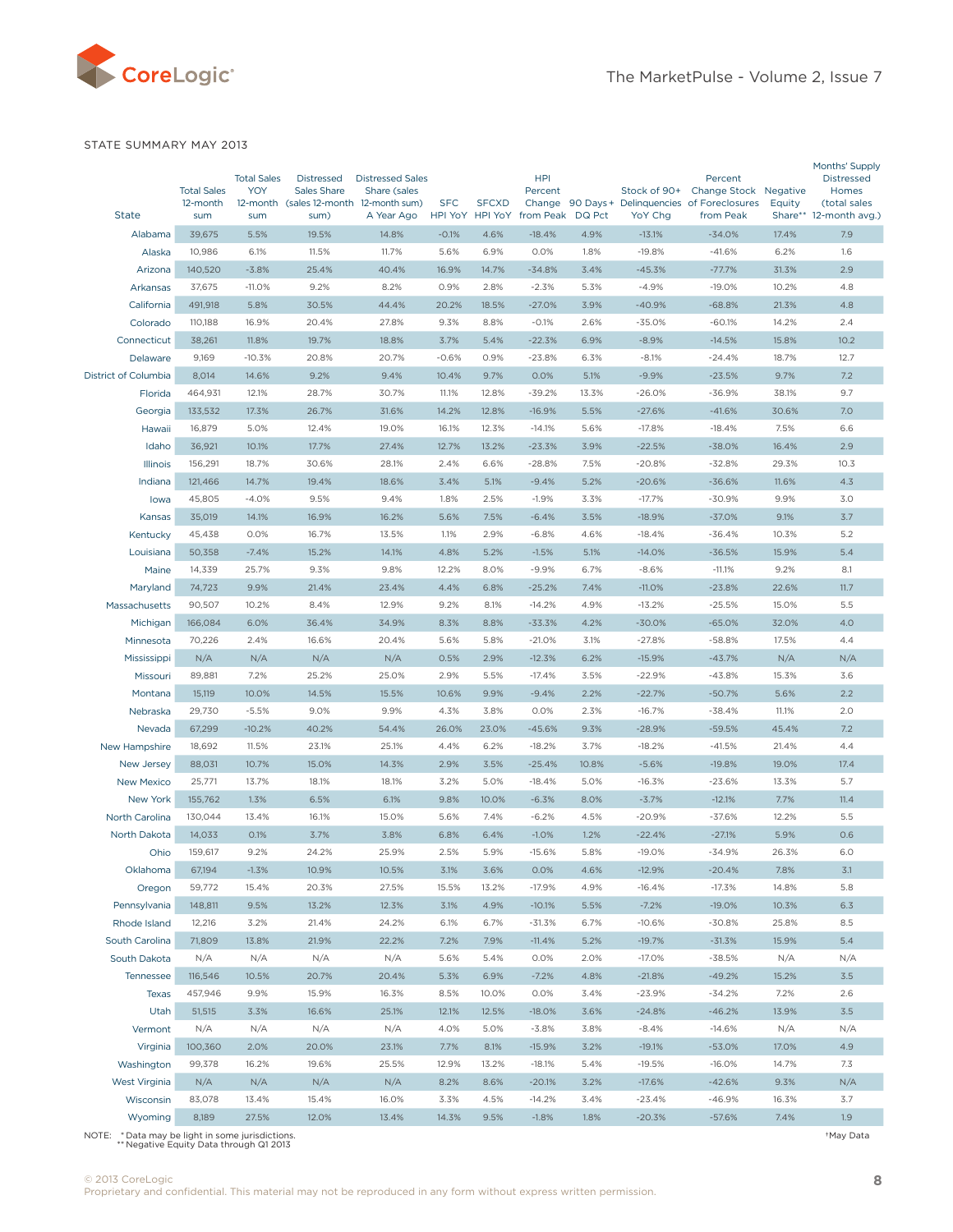<span id="page-8-0"></span>![](_page_8_Picture_0.jpeg)

# Home Prices

- ► Home prices nationwide, including distressed sales, increased on a year-over-year basis by 12.2 percent in May 2013 compared to May 2012. Including distressed sales, the five states with the highest home price appreciation were all located in the western half of the United States. These five states were: Nevada (+26 percent), California (+20.2 percent), Arizona (+16.9 percent), Hawaii (+16.1 percent) and Oregon (+15.5 percent). Including distressed sales, 14 states and the District of Columbia showed double-digit year-over-year growth in May 2013. Over the past year, home prices<br>in 10 states equaled or grew faster than home prices nationwide. in10 states equaled or grew faster than home prices nationwide.
- ► Including distressed transactions, the peak-to-current change Including distressed transactions, the peak-to-current change in the national Home Price Index (HPI) from April 2006 to May  $\frac{20\%}{20\%}$ 2013 was -20.4 percent. Excluding distressed transactions, the peak-to-current change in the HPI for the same period was -14.9 percent. The five states with the largest peak-to-current declines, including distressed transactions, were Nevada (-45.6 percent), Florida (-39.2 percent), Arizona (-34.8 percent), Michigan (-33.3 percent) and Rhode Island (-31.3 percent).

YoY HPI GROWTH FOR 25 HIGHEST RATE STATES

![](_page_8_Figure_6.jpeg)

Current

Source: CoreLogic May 2013

#### Price to Income Ratio

![](_page_8_Figure_9.jpeg)

Source: CoreLogic, BEA May 2013

![](_page_8_Figure_11.jpeg)

All Transactions **Excluding Distressed All Transactions - Right Axis** Source: CoreLogic May 2013

#### HPI by Price Segment

![](_page_8_Figure_14.jpeg)

Distressed Sales Discount

![](_page_8_Figure_16.jpeg)

© 2013 CoreLogic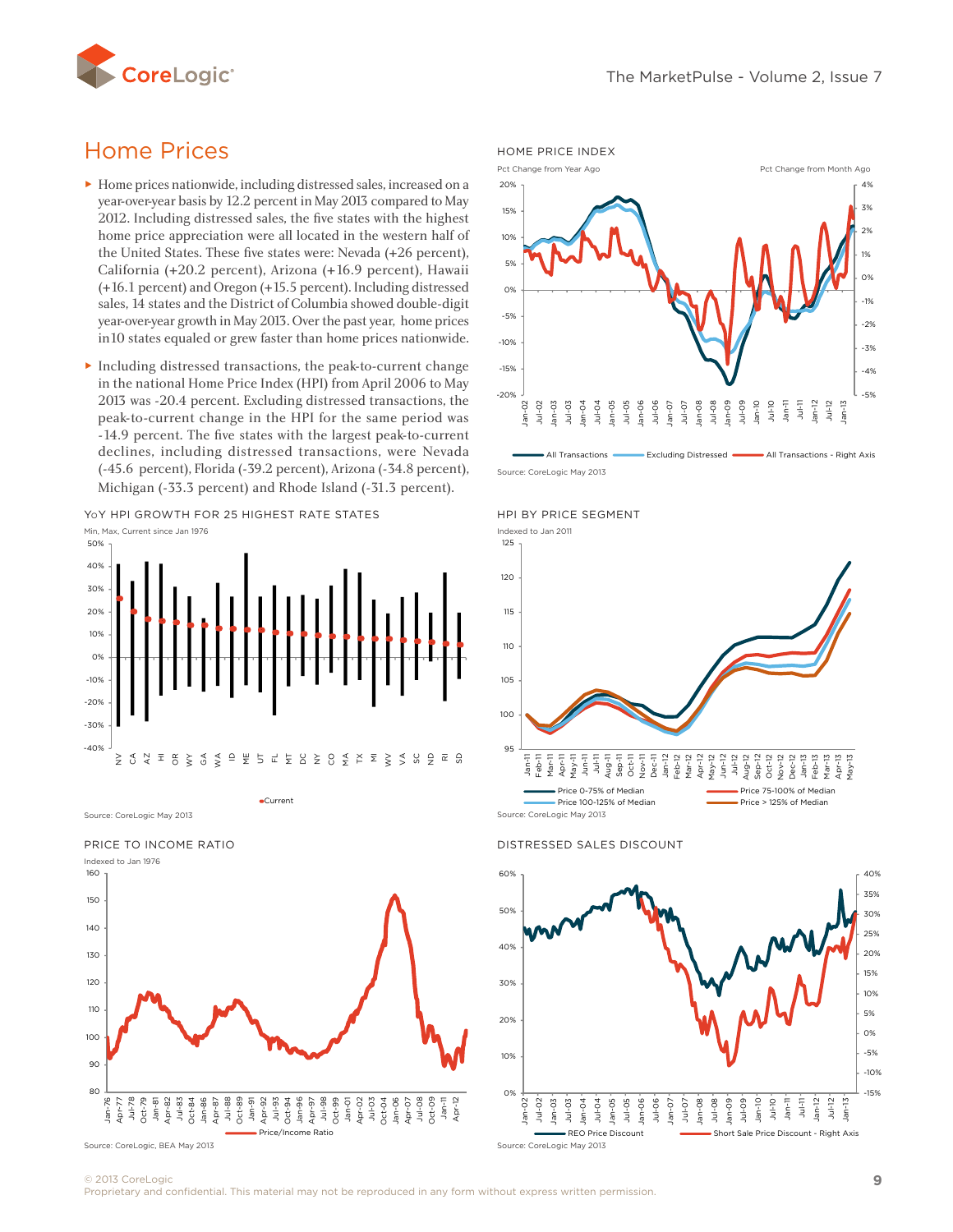![](_page_9_Picture_0.jpeg)

# Mortgage Performance

- ► At the end of May 2013, close to 2.2 million mortgages, or 5.6 percent of total mortgages, were in serious delinquency (defined as 90 days or more past due, including those in foreclosure or REO). On a year-over-year basis, the stock of mortgages in serious delinquency decreased by 22 percent. The stock of seriously delinquent mortgages has decreased for 16 consecutive months and is down 39 percent from its peak in January 2010. Moreover, the rate of seriously delinquent mortgages is at its lowest level since December 2008.
- As of May 2013, the inventory of foreclosed homes stood at 1 million, a year-over-year decline of 29 percent. Nationwide, the inventory of foreclosed homes how maximum dished supporting 1 million, a year-over-year decline of 29 percent. Nationwide, the months of year-over-year double-digit declines, including five  $\frac{1}{2}$   $\frac{1}{2}$   $\frac{1}{2}$   $\frac{1}{2}$   $\frac{1}{2}$   $\frac{1}{2}$   $\frac{1}{2}$   $\frac{1}{2}$   $\frac{1}{2}$   $\frac{1}{2}$   $\frac{1}{2}$   $\frac{1}{2}$   $\frac{1}{2}$   $\frac{1}{2}$   $\frac{1}{2}$   $\frac{1}{2}$ consecutive months of at least 20 percent decline. There were 52,000 completed foreclosures in May 2013, representing a year-over-year decrease of 27 percent. The 12-month sum of completed foreclosures was at its lowest point since March 2008.

![](_page_9_Figure_5.jpeg)

![](_page_9_Figure_6.jpeg)

0.0% 0.1% 0.2% 0.3% 0.4% 0.5% 0.6% 0.7% 0.8% 0.9% 0% 1% 2% 3% 4% 5% 6% 7% 8% 9% Jan-02 Jul-02 Jan-03 Jul-03 Jan-04 Jul-04 Jan-05 Jul-05 Jan-06 Jul-06 Jan-07 Jul-07 Jan-08 Jul-08 Jan-09 Jul-09 Jan-10 Jul-10 Jan-11  $\frac{1}{3}$ Jan-12 Jul-12 Jan-13 90+ Days DQ Pct Foreclosure Pct Forection REO Pct - Right Axis

#### OVERALL MORTGAGE PERFORMANCE

![](_page_9_Figure_9.jpeg)

Conforming Prime Serious Delinquency Rate

Source: CoreLogic April 2012

#### SERIOUS DELINQUENCIES FOR 25 HIGHEST RATE STATES Min, May, Current since Jan 2000

![](_page_9_Figure_12.jpeg)

Source: CoreLogic May 2013

Source: CoreLogic May 2013

![](_page_9_Figure_14.jpeg)

Pre-Foreclosure Filings And Completed Foreclosures

© 2013 CoreLogic Source: Corel ogic May 2013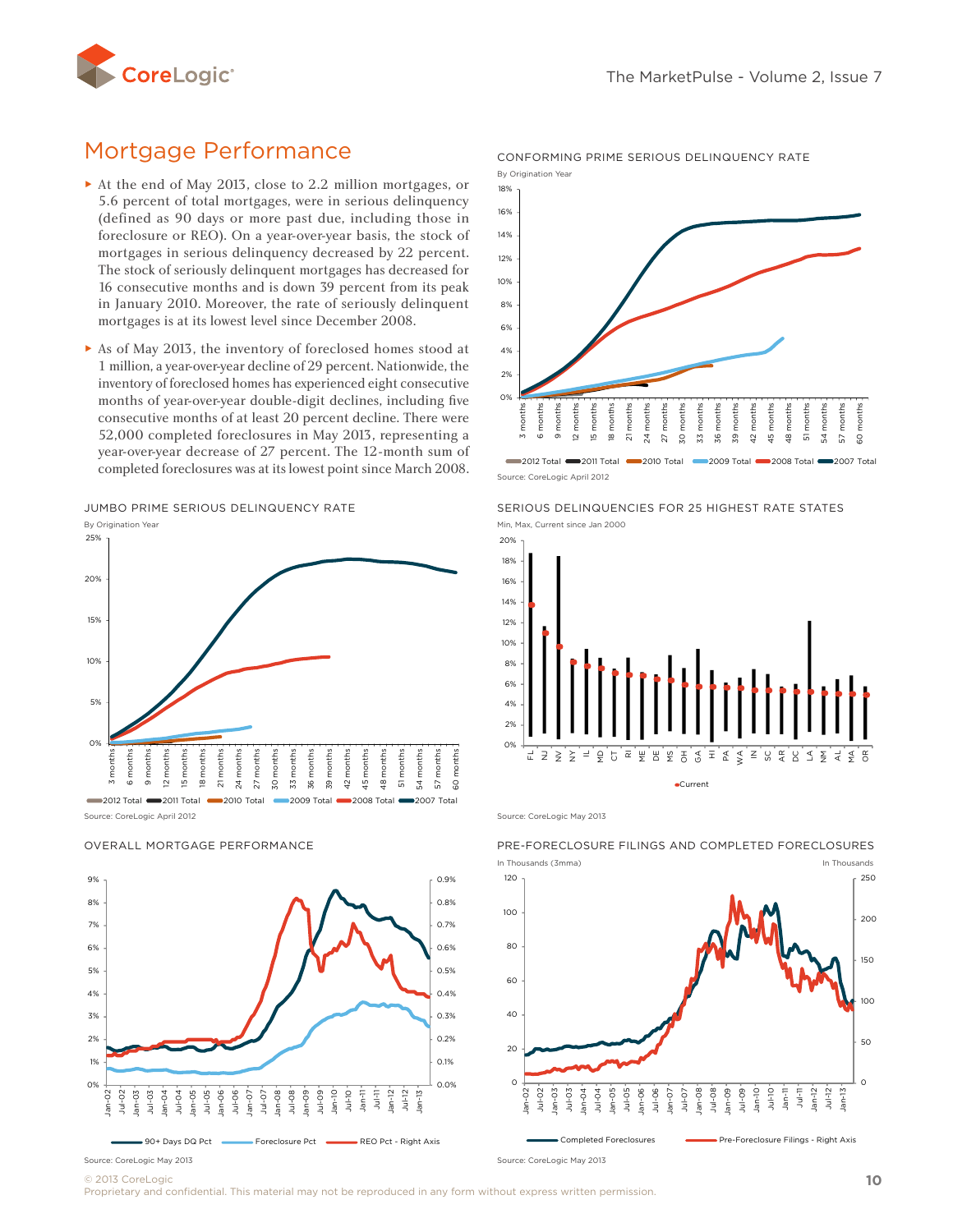![](_page_10_Picture_0.jpeg)

# Home Sales

- ► Total home sales increased by 5 percent year-over-year in May 2013, despite new home sales remaining the same from a year ago. Sales of previously owned homes grew at a healthy 19 percent year-over-year pace, illustrating strong momentum into the summer months.
- ► Nationwide, the share of distressed sales accounted for 17 percent of all home sales in May 2013, the lowest level since June 2008. REO sales accounted for about half of all distressed sales in or an nome sales in May 2015, the lowest lever since June 2006.<br>REO sales accounted for about half of all distressed sales in<br>May 2013, a 32 percent year-over-year decrease from May 2012. The share of REO sales was at the lowest level since December 2007, and has decreased for five consecutive months, indicating continued sustainable home sales into the summer buying season. The share of REO sales was at the lowest level since December<br>2007, and has decreased for five consecutive months, indicating<br>continued sustainable home sales into the summer buying season

New Home Sales Trends In Thousands In Thousands  $\overline{O}$  $20$ 40 60 80 100 120 140 170 180 190 200 210 220 230 240 250 260 270 Jan-02 Jun-02 Nov-02 Apr-03 Sep-03 .<br>ه .<br>3 Dec-04 May-05 Oct-05 Mar-06 Aug-06 Jan-07 Jun-07 Nov-07 Apr-08 Sep-08 Feb-09 Jul-09 Dec-09 May-10 Oct-10 Mar-1 Aug-11 Jan-12 Jun-12 Nov-12 Apr-13 Median Price Volume - Right Axis  $2.2<sup>h</sup>$  W  $\mathcal{W}$  distressed sales as  $\mathcal{W}$  of  $\mathcal{W}$   $\mathcal{W}$   $\mathcal{W}$   $\mathcal{W}$   $\mathcal{W}$   $\mathcal{W}$   $\mathcal{W}$   $\mathcal{W}$   $\mathcal{W}$   $\mathcal{W}$   $\mathcal{W}$   $\mathcal{W}$   $\mathcal{W}$   $\mathcal{W}$   $\mathcal{W}$   $\mathcal{W}$   $\mathcal{W}$   $\mathcal{W}$   $\mathcal{W}$   $\mathcal{W}$ 

Source: CoreLogic May 2013

Distressed Sales as Percentage of Total sales

![](_page_10_Figure_8.jpeg)

Sales Share REO Sales

Home Sales Share by Price Tier

![](_page_10_Figure_11.jpeg)

![](_page_10_Figure_12.jpeg)

Source: CoreLogic May 2013

Distressed Sale Share for 25 Highest Rate States

![](_page_10_Figure_15.jpeg)

Current

Source: CoreLogic May 2013

![](_page_10_Figure_17.jpeg)

Source: CoreLogic May 2013

© 2013 CoreLogic Source: CoreLogic May 2013